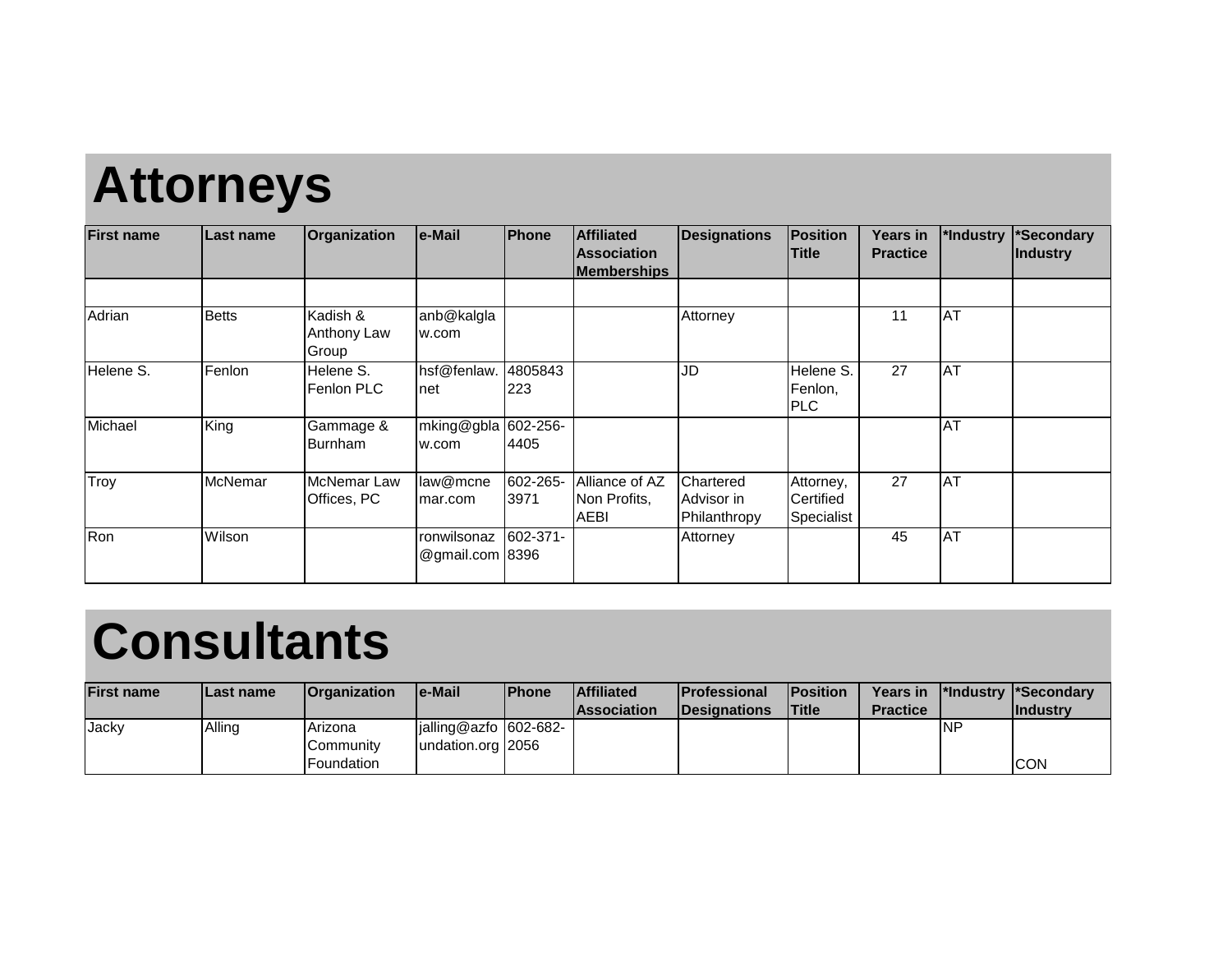| Tom      | <b>Bashwiner</b> | <b>Encore Fellow</b>                                  | tbashw70@<br>gmail.com                                | 360-241-<br>4049 | Alliance of AZ<br>Non Profits,<br>Other    |                                    | Encore<br>Fellow              | 35              | <b>CON</b>      | <b>NP</b>  |
|----------|------------------|-------------------------------------------------------|-------------------------------------------------------|------------------|--------------------------------------------|------------------------------------|-------------------------------|-----------------|-----------------|------------|
| Gregory  | <b>Bodine</b>    |                                                       | greg@gregb<br>odine.com                               | 928-443-<br>3543 |                                            |                                    | Senior<br>Gift &<br>Estate    |                 | <b>CON</b>      | <b>NP</b>  |
| Linda H. | <b>Bowers</b>    | Arizona Bank &<br>Trust                               | LBowers@a 602-381-<br>rizbank.com 2229                |                  | <b>EVEPC, ACF</b>                          | JD, AEP®,<br><b>CFP®</b>           | Vice<br>President,<br>Wealth  | $\overline{24}$ | <b>FA</b>       | <b>CON</b> |
| Cindy    | <b>Bozik</b>     | <b>Bank of Arizona</b>                                | cbozik@bokf 480-596-<br>.com                          | 4335             |                                            | Attorney and<br><b>CTFA</b>        | Senior<br>Vice<br>President   | $\overline{23}$ | FA              | <b>CON</b> |
| Michael  | Colbert          | Director,<br><b>PVUMC</b>                             | usmac $373@$<br>gmail.com                             | 602-393-<br>8360 |                                            | CLU, ChFC,<br>CASL, CAP            | Advisor                       | $\overline{35}$ | <b>CON</b>      | <b>FA</b>  |
| Veronica | De La O          |                                                       | delaoaz@ya<br>hoo.com                                 | 623-217-<br>4485 |                                            |                                    |                               | 4               | CON             |            |
| Mike     | Glover           | Legacy Global<br>Foundation, Inc                      | Mike@legac<br>yglobal.org                             | 480-442-<br>3348 | FPA                                        |                                    | Director<br>lof<br>Advacem    |                 | $\overline{NP}$ | CON        |
| Russell  | Goldstein        | U.S. Trust, Bank russell.golds 602-523-<br>of America | tein@ustrust 2924<br>.com                             |                  |                                            | <b>CFP</b>                         | Vice<br>President,<br>Private | 16              | <b>FA</b>       | <b>CON</b> |
| Lora     | Golke            | Arizona<br>Community<br>Foundation                    | lgolke@azfo 602-682-<br>undation.org 2032             |                  | AFP, Alliance<br>of AZ Non<br>Profits, ACF | <b>ASU Nonprofit</b><br>Management | Senior<br>Philanthro<br>pic   | 7 years         | $\overline{NP}$ | <b>CON</b> |
| Tiffany  | House            | <b>BBVA Compass</b><br><b>Bank</b>                    | tiffanythouse 480-364-<br>@gmail.com 0772             |                  | FPA, ACF,<br><b>AFP</b>                    | <b>CAP®</b>                        | Vice<br>President             | 16              | FA              | <b>CON</b> |
| Randy    | Huston           | Yellowstone<br><b>Trust Admin</b>                     | yellowstonet 406-861-<br>a@yellowsto 0063<br>neta.com |                  | FPA                                        | <b>CFP</b>                         | Executive<br><b>VP</b>        | 30              | <b>CON</b>      | FA         |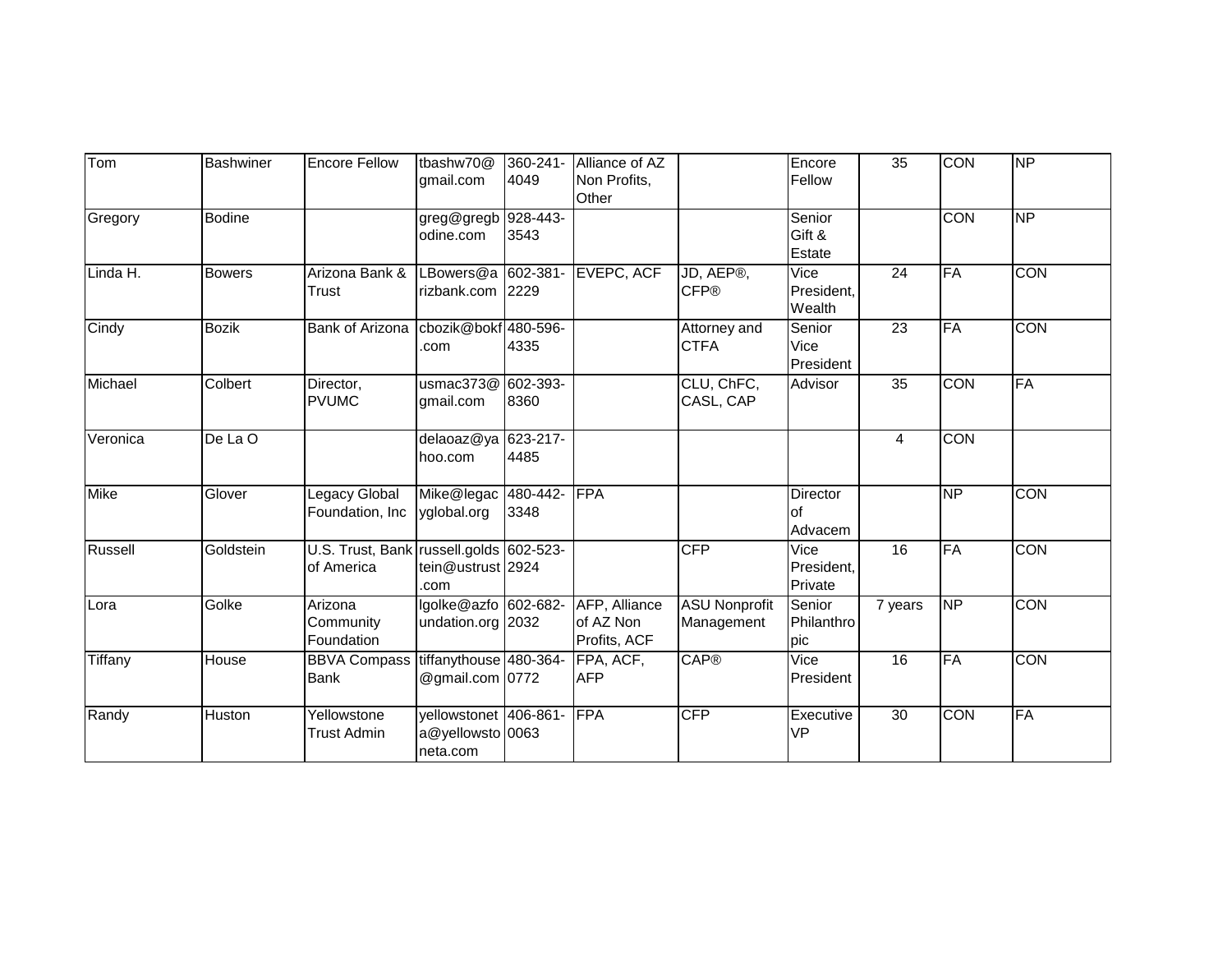| Richard      | Kasper           | Jewish                     | rkasper@jcf          | 480-699- |                       | JD           | President             |                 | <b>NP</b>       | <b>CON</b>      |
|--------------|------------------|----------------------------|----------------------|----------|-----------------------|--------------|-----------------------|-----------------|-----------------|-----------------|
|              |                  | Community                  | phoenix.org          | 1717     |                       |              | and Chief             |                 |                 |                 |
|              |                  | Foundation                 |                      |          |                       |              | Executive             |                 |                 |                 |
| Melissa      | Kemp             | Premium                    | melissa@pr           | 602-840- | EVEPC, FPA            | CFP(R),      | President             | $\overline{25}$ | CON             | <b>FA</b>       |
|              |                  | Administration,            | emiumadmin 2900      |          |                       | AEP(R), CAP  |                       |                 |                 |                 |
|              |                  | <b>LLC</b>                 | istration.com        |          |                       | candidate    |                       |                 |                 |                 |
| Kimberly     | Kur              | Arizona                    | kkur@azfou           | 602-682- | AEBI, ACF,            | J.D.         | Sr. Vice              | $\overline{20}$ | NP              | <b>CON</b>      |
|              |                  | Community                  | ndation.org          | 2030     | EVEPC,                |              | President.            |                 |                 |                 |
|              |                  | Foundation                 |                      |          | Alliance of AZ        |              | Planned               |                 |                 |                 |
| Kristie      | Leshinskie       | Arizona                    | kleshinskie          | 6026822  | AFP, ACF              | <b>MPH</b>   | Senior                |                 | $\overline{NP}$ | <b>CON</b>      |
|              |                  | Community                  | @azfoundati 069      |          |                       |              | Philanthro            |                 |                 |                 |
|              |                  | Foundation                 | on.org               |          |                       |              | pic                   |                 |                 |                 |
| Denise       | <b>McClintic</b> | <b>Wells Fargo</b>         | denisemctoo 480-348- |          |                       | JD, LLM, CAP | Philanthro            | $30+$           | <b>FA</b>       | <b>CON</b>      |
|              |                  | Private Bank               | le@cox.net           | 4409     |                       |              | pic                   |                 |                 |                 |
|              |                  |                            |                      |          |                       |              | Specialist            |                 |                 |                 |
| Kristen      | Mihaljevic       | Arizona                    | kmihaljevic          | 602-682- |                       |              |                       |                 | $\overline{NP}$ |                 |
|              |                  | Community                  | @azfoundati 2054     |          |                       |              |                       |                 |                 |                 |
|              |                  | Foundation                 | on.org               |          |                       |              |                       |                 |                 | <b>CON</b>      |
| George       | <b>Nunes</b>     | Captacion                  | geonun@me 206.465.   |          | AFP, ACF,             | Chartered    | Owner                 | $26+$           | <b>CON</b>      | $\overline{NP}$ |
|              |                  | Fundraising                | .com                 | 8412     | <b>ASU Lodestar</b>   | Advisor in   |                       |                 |                 |                 |
|              |                  | Consulting                 |                      |          |                       | Philanthropy |                       |                 |                 |                 |
| Jacqueline   | Palmenberg       | The Palmenberg palmenbergj |                      | 602-503- | <b>AFP</b>            | <b>CFRE</b>  | Consultan             | 38              | <b>CON</b>      | $\overline{NP}$ |
|              |                  | Group                      | @gmail.com 9307      |          |                       |              | t/Develop<br>ment and |                 |                 |                 |
| David        | Pederson         | Catholic                   | dpederson@           | 602-354- |                       |              | Sr.                   | 8               | $\overline{NP}$ | <b>CON</b>      |
|              |                  | Community                  | ccfphx.org           | 2404     |                       |              | Director              |                 |                 |                 |
|              |                  | Foundation                 |                      |          |                       |              | of Major              |                 |                 |                 |
| <b>Chris</b> | Sar              | Cascalote: Phila           | $c$ sartempe $@$     | 480-620- | <b>AEBI, Alliance</b> | <b>CFRE</b>  | Consultan             | $\overline{21}$ | CON             | <b>NP</b>       |
|              |                  | nthropic                   | gmail.com            | 6785     | of AZ Non             |              |                       |                 |                 |                 |
|              |                  | Consulting                 |                      |          | Profits, AFP          |              |                       |                 |                 |                 |
| Judith       | Smith            | Arizona                    | jsmith@azfo 314-484- |          | <b>AFP</b>            | <b>CFRE</b>  | <b>Director</b>       | $\overline{31}$ | $\overline{NP}$ | <b>CON</b>      |
|              |                  | Community                  | undation.org 2112    |          |                       |              | lof                   |                 |                 |                 |
|              |                  | Foundation                 |                      |          |                       |              | Planned               |                 |                 |                 |
|              |                  |                            |                      |          |                       |              |                       |                 |                 |                 |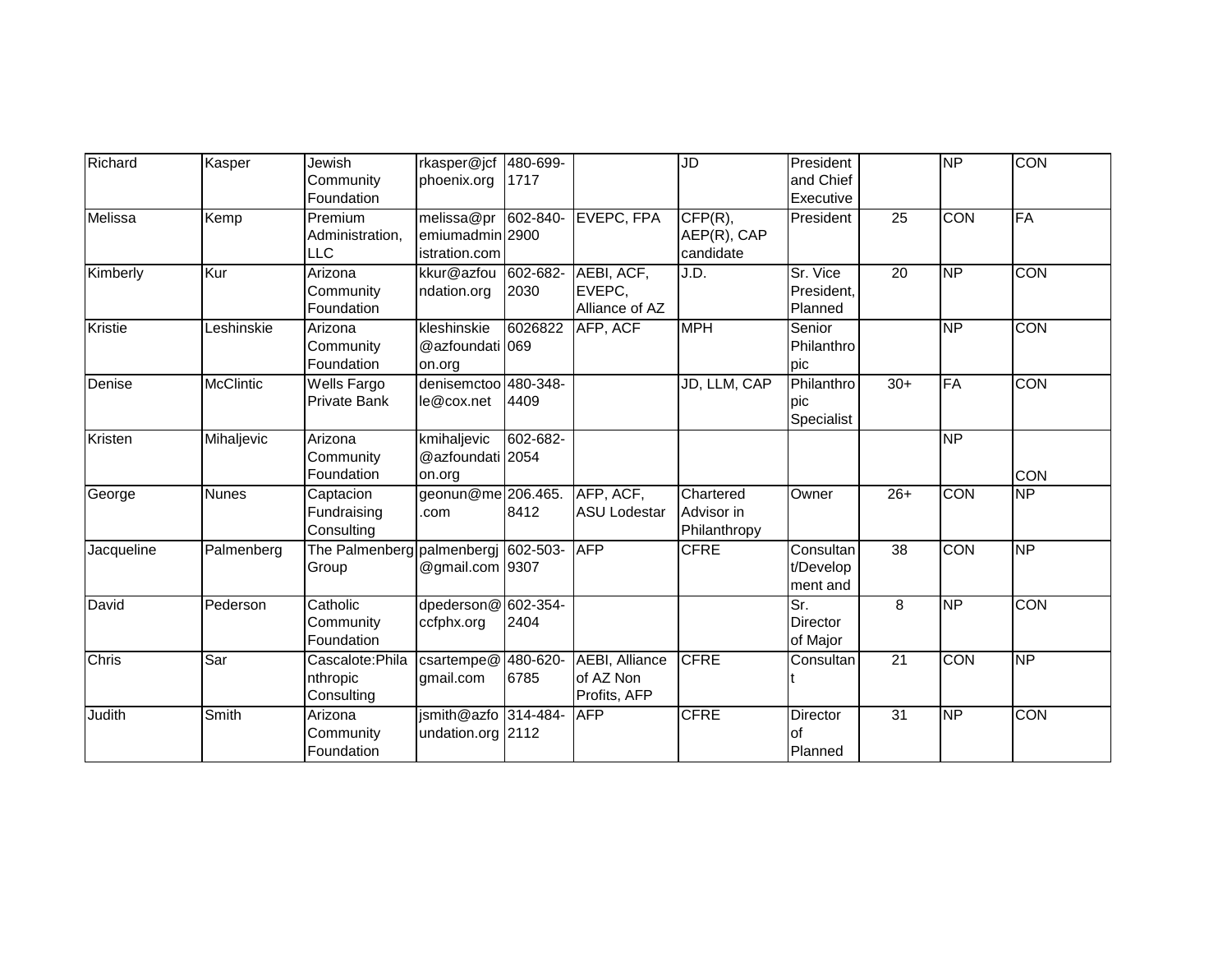| Marissa      | Theisen | Win Win                                                           | $m$ theisen@        | 1602-840- IASU Lodestar. Win Win |                                | Principal           |    | <b>ICON</b> | INP |
|--------------|---------|-------------------------------------------------------------------|---------------------|----------------------------------|--------------------------------|---------------------|----|-------------|-----|
|              |         | <b>Creations</b>                                                  | Iwinwincreati I4140 | <b>Other</b>                     | <b>Creations</b>               |                     |    |             |     |
|              |         |                                                                   | ons.net             |                                  |                                |                     |    |             |     |
| <b>Bruce</b> | Weber   | Greater Boards   bruce@grea   480-635- Alliance of AZ BoardSource |                     |                                  |                                | <b>IPresident/I</b> | 16 | <b>CON</b>  | INP |
|              |         |                                                                   | Iterboards.co I2428 | Non Profits.                     | <b>ICertified Trainer ICEO</b> |                     |    |             |     |
|              |         |                                                                   | ım                  | ASU Lodestar,                    |                                |                     |    |             |     |

AC<br>ACT (1990)<br>ACT (1990)

## **Financial Advisors**

| <b>First name</b> | Last name         | Organization                                          | e-Mail                                     | <b>Phone</b>     | <b>Affiliated</b>                    | <b>Professional</b>                   | <b>Position</b>                              | <b>Years in</b> | *Industry  | *Secondary      |
|-------------------|-------------------|-------------------------------------------------------|--------------------------------------------|------------------|--------------------------------------|---------------------------------------|----------------------------------------------|-----------------|------------|-----------------|
|                   |                   |                                                       |                                            |                  | <b>Association</b>                   | <b>Designations</b>                   | <b>Title</b>                                 | <b>Practice</b> |            | <b>Industry</b> |
|                   |                   |                                                       |                                            |                  |                                      |                                       |                                              |                 |            |                 |
| Dave              | <b>Binsfeld</b>   | General<br>Southwest<br>Insurance                     | daveb@gen<br>eralsouthwe<br>st.com         | 480-990-<br>1900 | Alliance of AZ<br><b>Non Profits</b> | CIC, LUTCF,<br>ARM, CAP               | Executive<br>Vice<br>President               | 33              | <b>FA</b>  |                 |
| Eric              | <b>Bottolfsen</b> | MassMutual<br>Greater Phoenix @massmutu 205           | ebottolfsen<br>albrokerage.                | 4806382          |                                      | <b>MBA</b>                            | Vice<br>President,<br>Brokerag               | 5               | <b>FA</b>  |                 |
| Linda H.          | <b>Bowers</b>     | Arizona Bank &<br>Trust                               | LBowers@a<br>rizbank.com                   | 602-381-<br>2229 | EVEPC, ACF                           | JD, AEP <sup>®</sup> ,<br><b>CFP®</b> | Vice<br>President,<br>Wealth                 | 24              | <b>FA</b>  | <b>CON</b>      |
| Cindy             | <b>Bozik</b>      | <b>Bank of Arizona</b>                                | cbozik@bokf 480-596-<br>.com               | 4335             |                                      | Attorney and<br><b>CTFA</b>           | Senior<br>Vice<br>President                  | 23              | FA         | <b>CON</b>      |
| William           | Cantrell          | 1946                                                  | WILLIAMHC 4807341<br>ANTRELL@<br>GMAIL.COM | <b>256</b>       | FPA                                  | CFP                                   | <b>FINANCI</b><br><b>AL</b><br><b>PLANNE</b> | 28              | FA         |                 |
| Michael           | Colbert           | Director,<br><b>PVUMC</b>                             | usmac373@<br>gmail.com                     | 602-393-<br>8360 |                                      | CLU, ChFC,<br>CASL, CAP               | Advisor                                      | 35              | <b>CON</b> | FA              |
| Russell           | Goldstein         | U.S. Trust, Bank russell.golds 602-523-<br>of America | tein@ustrust 2924<br>.com                  |                  |                                      | <b>CFP</b>                            | Vice<br>President,<br>Private                | 16              | <b>FA</b>  | <b>CON</b>      |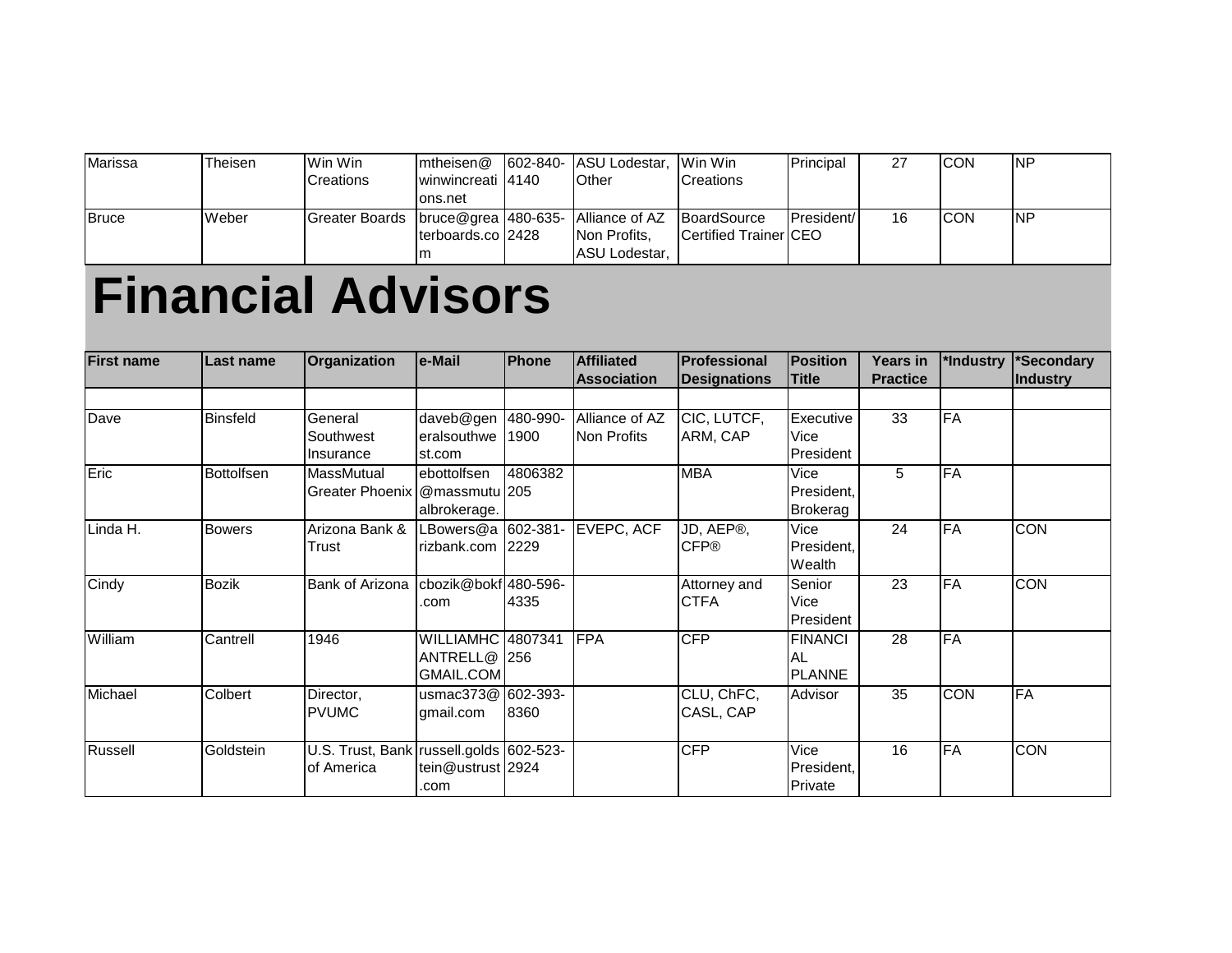| Tiffany        | House            | BBVA Compass tiffanythouse 480-364-<br><b>Bank</b>         | @gmail.com 0772                                       |                  | FPA, ACF,<br><b>AFP</b> | <b>CAP®</b>                         | Vice<br>President                   | 16              | <b>FA</b>  | <b>CON</b> |
|----------------|------------------|------------------------------------------------------------|-------------------------------------------------------|------------------|-------------------------|-------------------------------------|-------------------------------------|-----------------|------------|------------|
| Randy          | Huston           | Yellowstone<br><b>Trust Admin</b>                          | yellowstonet 406-861-<br>a@yellowsto 0063<br>neta.com |                  | FPA                     | <b>CFP</b>                          | Executive<br><b>VP</b>              | 30              | <b>CON</b> | <b>FA</b>  |
| <b>Melissa</b> | Kemp             | Premium<br>Administration,<br><b>LLC</b>                   | melissa@pr<br>emiumadmin 2900<br>istration.com        | 602-840-         | EVEPC, FPA              | CFP(R),<br>AEP(R), CAP<br>candidate | President                           | $\overline{25}$ | <b>CON</b> | FA         |
| Peter          | Liefer           | ValuesQuest,<br>Inc.                                       | peter@value 602-765-<br>squest.com                    | 2224             |                         | AIF; CAP                            | Wealth<br>Advisor<br>and CEO        | 35              | FA         |            |
| Rea            | Mayer            | <b>RBC</b> Wealth<br>Management                            | rea.mayer@<br>rbc.com                                 | 602-381-<br>5352 | <b>EVEPC</b>            |                                     | Associate<br>Vice<br>President -    |                 | FA         |            |
| Denise         | <b>McClintic</b> | <b>Wells Fargo</b><br><b>Private Bank</b>                  | denisemctoo 480-348-<br>le@cox.net                    | 4409             |                         | JD, LLM, CAP                        | Philanthro<br>pic<br>Specialist     | $30+$           | <b>FA</b>  | <b>CON</b> |
| Rachel         | Page             | Ameriprise<br>Financial                                    | rachel.e.pag<br>e@ampf.co<br>m                        | 480-307-<br>9653 | FPA                     | CFP, ChFC,<br>CLU                   | Private<br>Wealth<br>Advisor        | 31              | FA         |            |
| Andy           | Pongracz         | Mutual of<br>Omaha                                         | andy.pongra<br>cz@mutualo<br>fomaha.com               |                  |                         |                                     |                                     |                 | FA         |            |
| Catherine      | Scrivano         | CASCO<br><b>Financial Group</b>                            | cscrivano@<br>cascofinanci 1484<br>al.com             | 602-995-         | ACF, AEBI               | CRPC, CRC, CE<br>P,ADPA,AIF         |                                     | $30+$           | <b>FA</b>  |            |
| Elizabeth      | Shabaker         | Versant                                                    | Lizs@versa<br>nt.com                                  | 602-635-<br>3760 | Other, FPA              | CFP, EA                             | Principal<br>and Chief<br>Operating | Over 20         | FA         |            |
| Darin R.       | Shebesta         | Jackson/Roskell darin@jfawe<br>ey Wealth<br>Advisors, Inc. | alth.com                                              | 4806091<br>055   |                         |                                     |                                     |                 | <b>FA</b>  |            |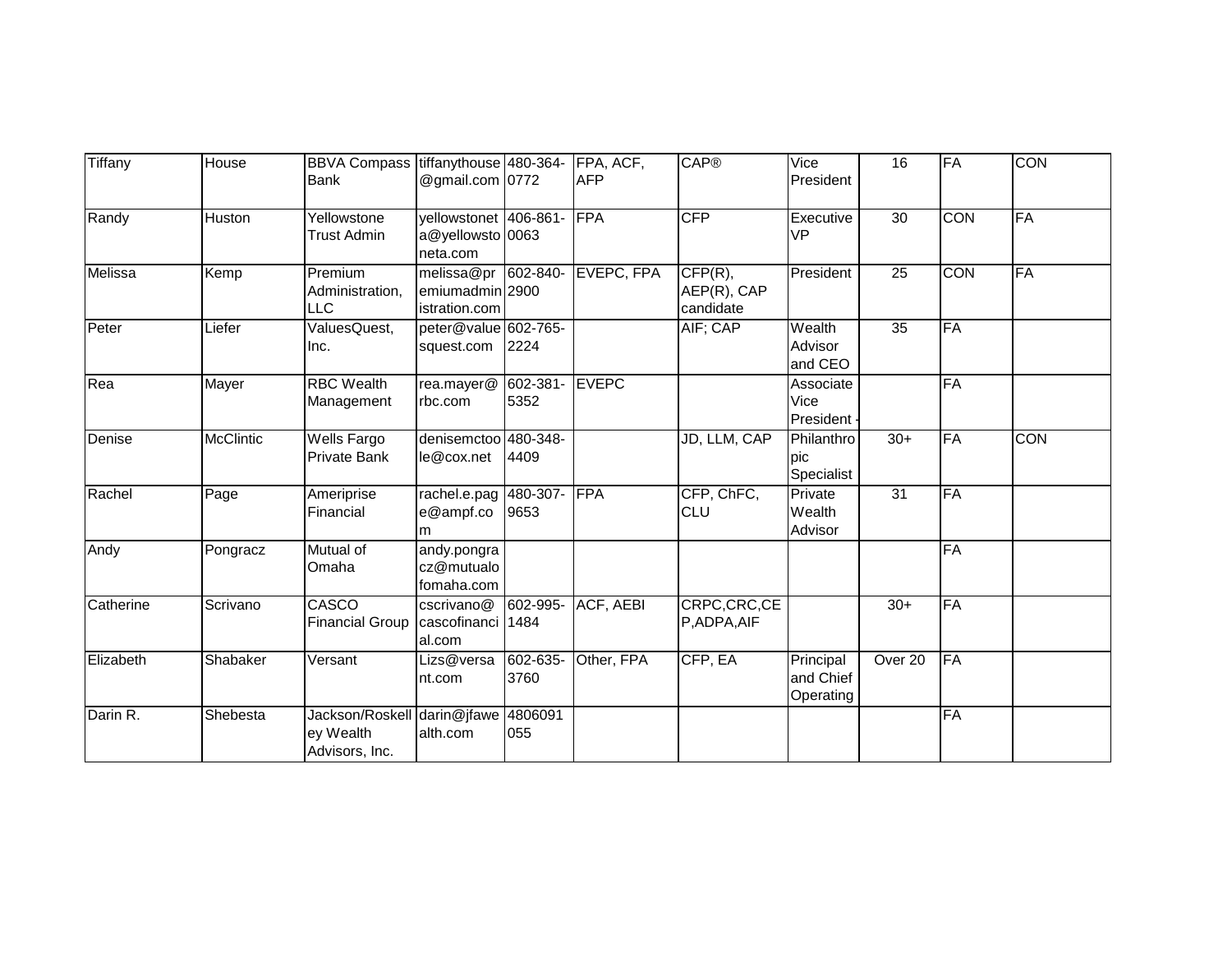| Robert | Smith           | <b>Scottsdale</b>                          | $\text{lob@scotts}$ 480-922- |  | CAP®, AEP®.         | <b>IPresident</b> | 33 | <b>IFA</b>          |  |
|--------|-----------------|--------------------------------------------|------------------------------|--|---------------------|-------------------|----|---------------------|--|
|        |                 | <b>Financial Group Idalefinancial 5900</b> |                              |  | <b>ICHFC®, CLU®</b> |                   |    |                     |  |
|        |                 |                                            | az.com                       |  |                     |                   |    |                     |  |
| IT۷    | <b>Triplett</b> | Anasazi                                    | ty.triplett@ra $602-953-$    |  |                     | Financial         | 35 | ∣⊏∆<br>$\mathsf{H}$ |  |
|        |                 | <b>Investment</b>                          | ymondiames 8800              |  |                     | Advisor           |    |                     |  |
|        |                 | Group, Inc.                                | .com                         |  |                     |                   |    |                     |  |

## **Non-Profit Organizations**

| <b>First name</b> | <b>Last name</b> | Organization                             | e-Mail                                              | <b>IPhone</b>    | <b>Affiliated</b>                            | <b>Professional</b> | <b>Position</b>                    | <b>Years</b> in | *Industry       | *Secondary      |
|-------------------|------------------|------------------------------------------|-----------------------------------------------------|------------------|----------------------------------------------|---------------------|------------------------------------|-----------------|-----------------|-----------------|
|                   |                  |                                          |                                                     |                  | <b>Association</b>                           | <b>Designations</b> | <b>Title</b>                       | <b>Practice</b> |                 | <b>Industry</b> |
|                   |                  |                                          |                                                     |                  |                                              |                     |                                    |                 |                 |                 |
| Jake              | Adams            | Southwest<br>Human<br>Development        | jadams@sw<br>hd.org                                 | 602-266-<br>5976 | <b>AFP</b>                                   |                     |                                    | 5               | <b>NP</b>       |                 |
| Jacky             | Alling           | Arizona<br>Community<br>Foundation       | jalling@azfo 602-682-<br>undation.org 2056          |                  |                                              |                     |                                    |                 | <b>NP</b>       | <b>CON</b>      |
| Marlo             | Apple            | New Pathways<br>for Youth                | mapple@npf 602-422-<br>y.org                        | 9268             | Alliance of AZ<br>Non Profits                |                     | Corporati<br>on and<br>Foundatio   | 6               | <b>NP</b>       |                 |
| Christine         | Auerbach         | Fox Tucson<br>Theatre<br>Foundation      | christine@fo $5205478$<br>xtucson.com 602           |                  | AFP, Alliance<br>of AZ Non<br>Profits        |                     | Developm<br><b>ent</b><br>Director | 30              | <b>NP</b>       |                 |
| Laurene           | Austin           | Herberger<br><b>Theater Center</b>       | laustin@her<br>bergertheate <sup>399</sup><br>r.org | 6022547          | Alliance of AZ<br>Non Profits,<br><b>AFP</b> |                     | Director<br>οf<br>Developm         | 27              | <b>NP</b>       |                 |
| Lynn              | Badura           | Phoenix<br>Children's<br>Hospital        | lbadura@ph<br>oenixchildre<br>ns.com                | 480-933-<br>2642 | Other                                        |                     |                                    |                 | $\overline{NP}$ |                 |
| Gail              | Baer             | Jewish Family &<br>Children's<br>Service | Gail.Baer@jf 602-452-<br>csaz.org                   | 4698             | <b>AFP</b>                                   |                     | Associate<br>Vice<br>President     |                 | <b>NP</b>       |                 |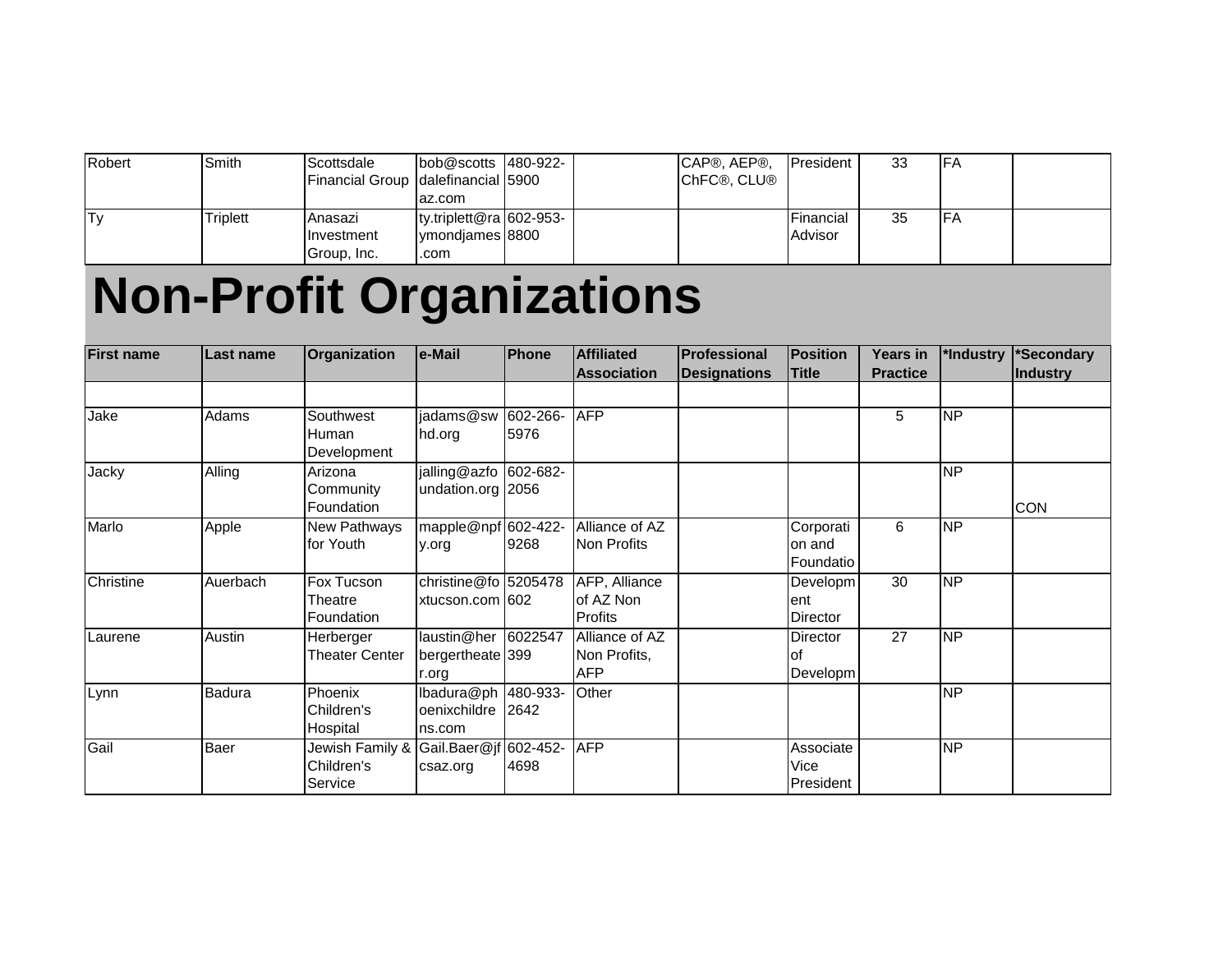| Laura          | Barton           | KJZZ/K-BACH                             | lebarton2@c 602-418-                              |                       | <b>AFP</b>                                    | Major Gifts and Planned      |                                        | 15              | <b>NP</b>                |           |
|----------------|------------------|-----------------------------------------|---------------------------------------------------|-----------------------|-----------------------------------------------|------------------------------|----------------------------------------|-----------------|--------------------------|-----------|
|                |                  | <b>Public Radio</b>                     | ox.net                                            | 7080                  |                                               | <b>Planned Giving</b>        | Giving<br>Officer                      |                 |                          |           |
| Tom            | <b>Bashwiner</b> | <b>Encore Fellow</b>                    | tbashw70@<br>gmail.com                            | 360-241-<br>4049      | Alliance of AZ<br>Non Profits,<br>Other       |                              | Encore<br>Fellow                       | $\overline{35}$ | CON                      | <b>NP</b> |
| Trish          | <b>Bere</b>      | A.T. Still<br>University                | pbere@atsu. 480-248-<br>edu                       | 8175                  | <b>AFP</b>                                    |                              |                                        |                 | NP                       |           |
| Gregory        | <b>Bodine</b>    |                                         | greg@gregb<br>odine.com                           | $928 - 443 -$<br>3543 |                                               |                              | Senior<br>Gift &<br>Estate             |                 | <b>CON</b>               | <b>NP</b> |
| Tamara         | Bohannon         | Catholic<br>Charities                   | tbohannon@ 602-285-<br>cc-az.org                  | 1999                  | <b>AFP</b>                                    |                              | $\overline{VP}$ of<br>Philanthro<br>py | $\overline{25}$ | NP                       |           |
| Curtis J.      | Bruggman         | <b>Xavier College</b><br>Preparatory    | cbruggman<br>@xcp.org                             | 602-240-<br>3133      |                                               |                              | Director<br>lof<br>Planned             | $\overline{25}$ | <b>NP</b>                |           |
| <b>Marisa</b>  | <b>Butler</b>    | Phoenix Theatre m.butler@ph 6028895     | oenixtheatre. 288<br>com                          |                       |                                               |                              | Director<br>lof<br>Developm            | $\overline{2}$  | $\overline{\mathsf{NP}}$ |           |
| Katherine      | Cecala           | Junior<br>Achievement of<br>Arizona     | katherinec@<br>jaaz.org                           | 480-219-<br>0216      | AFP, ASU<br>Lodestar,<br>Alliance of AZ       | CFRE, JD                     | President                              |                 | $\overline{NP}$          |           |
| <b>Bridget</b> | Costello         | Arizona YWCA<br>Metropolitan<br>Phoenix | bridget.coste 602-258-<br>llo@ywcaaz.<br>org      | 0990                  | Alliance of AZ<br>Non Profits,<br><b>AEBI</b> |                              |                                        |                 | <b>NP</b>                |           |
| Paul           | Cox              | Teen Challenge<br>of Arizona            | paul@tcaz.o<br>rg                                 | 480-239-<br>5137      | <b>AFP</b>                                    | Teen Challenge<br>of Arizona | Director<br>$\circ$ f<br>Advance       | six years       | $\overline{NP}$          |           |
| Jason          | Craig            | Phoenix<br>Children's<br>Hospital       | jcraig@phoe 602-933-<br>nixchildrens. 2660<br>com |                       |                                               | JD                           | Director,<br>Planned<br>Giving         | 20              | $\overline{\sf NP}$      |           |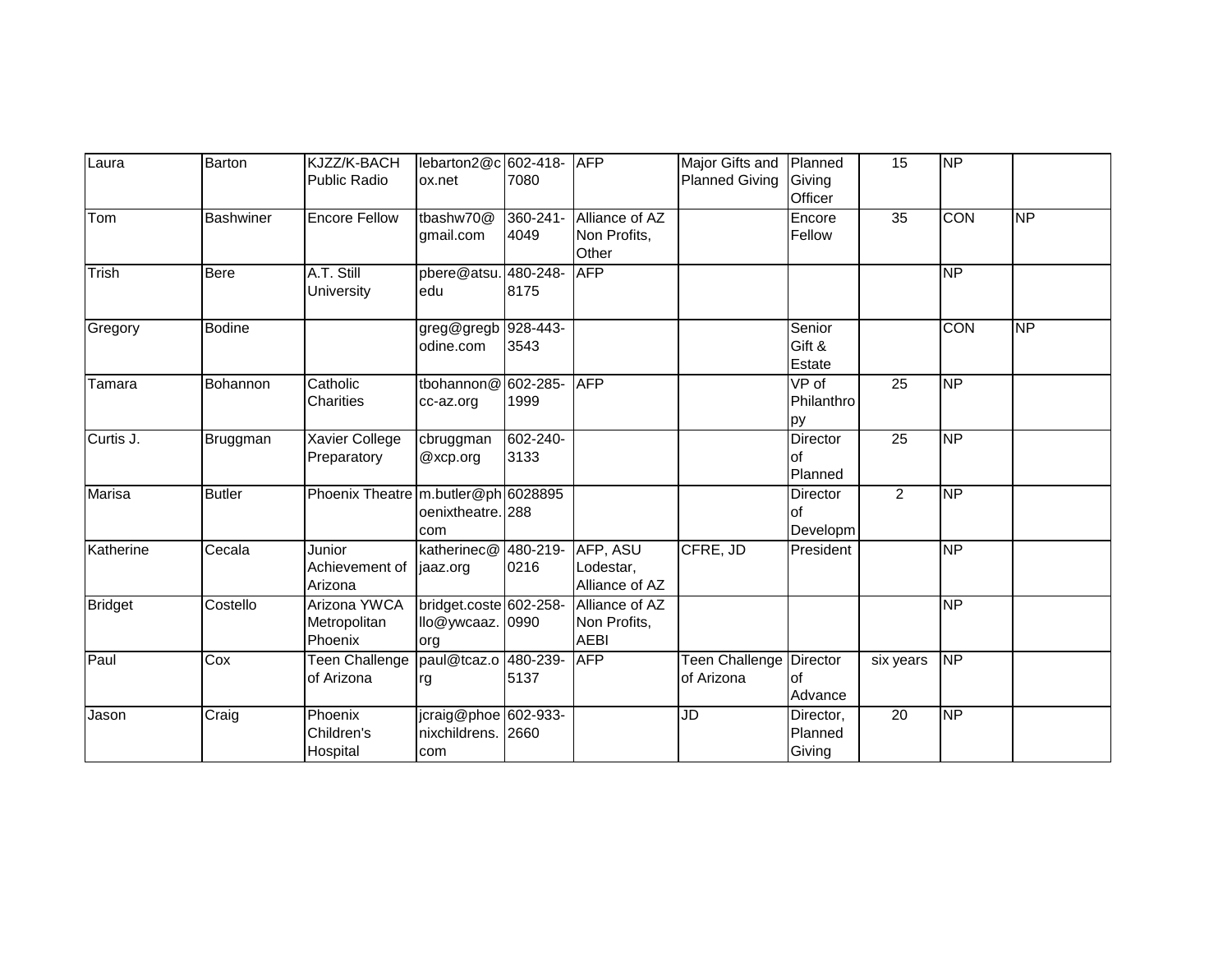| $\overline{\sf NP}$<br>NP     |
|-------------------------------|
|                               |
|                               |
|                               |
|                               |
|                               |
|                               |
|                               |
|                               |
| $\overline{NP}$               |
|                               |
|                               |
| NP                            |
|                               |
|                               |
| $\overline{NP}$               |
|                               |
|                               |
| <b>NP</b>                     |
|                               |
|                               |
| $\overline{NP}$               |
|                               |
|                               |
| $\overline{\sf NP}$           |
|                               |
|                               |
| NP                            |
|                               |
|                               |
| $\overline{NP}$<br><b>CON</b> |
|                               |
|                               |
|                               |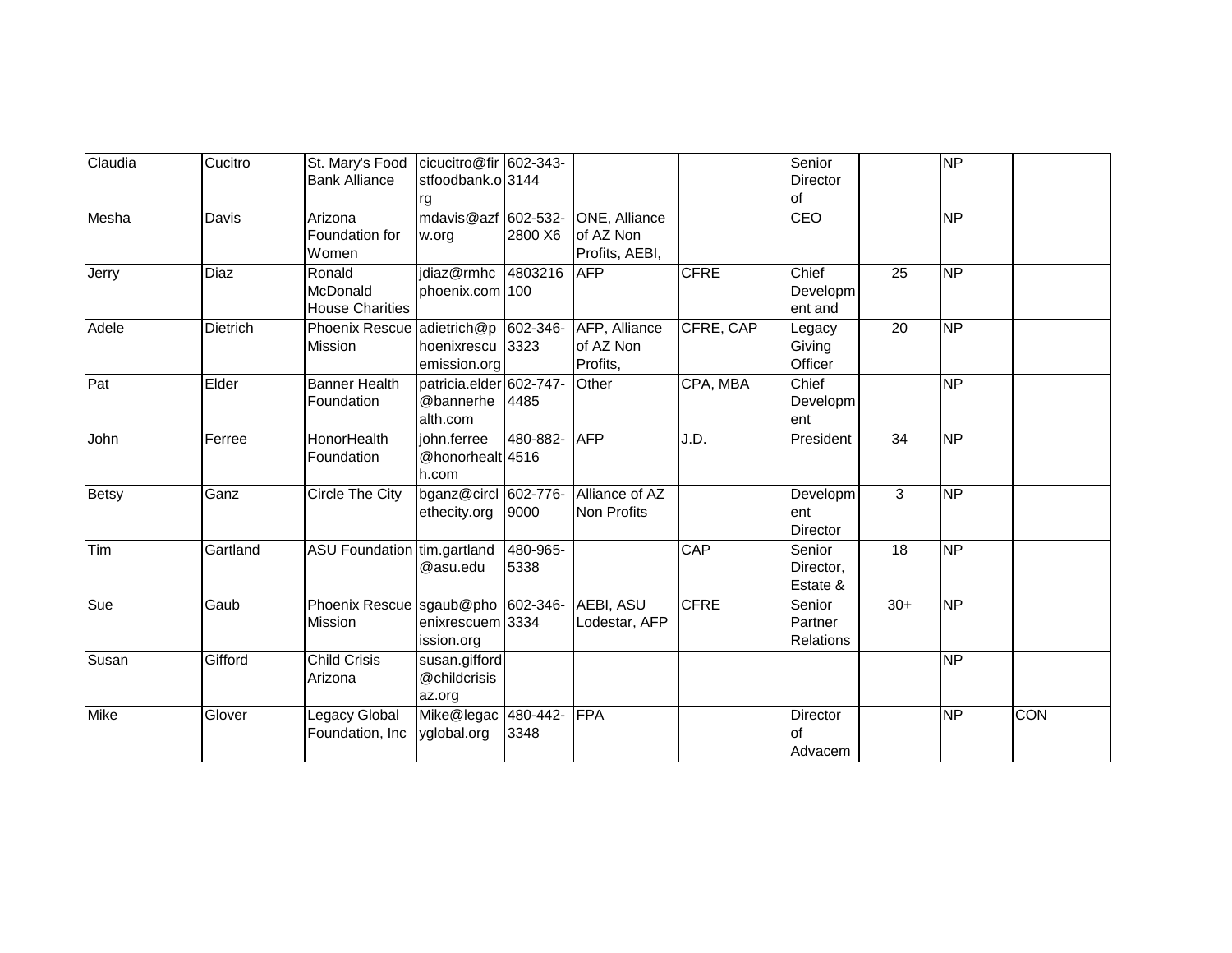| Lora           | Golke      | Arizona                                            | lgolke@azfo 602-682-         |          | AFP, Alliance              | <b>ASU Nonprofit</b> | Senior          | 7 years         | <b>NP</b>       | <b>CON</b> |
|----------------|------------|----------------------------------------------------|------------------------------|----------|----------------------------|----------------------|-----------------|-----------------|-----------------|------------|
|                |            | Community                                          | undation.org 2032            |          | of AZ Non                  | Management           | Philanthro      |                 |                 |            |
|                |            | Foundation                                         |                              |          | Profits, ACF               |                      | pic             |                 |                 |            |
| Daphne         | Grace      | Arizona                                            | dgrace@azh 602-997-          |          |                            | <b>AAMS</b>          | Planned         | n/a             | <b>NP</b>       |            |
|                |            | Humane Society umane.org                           |                              | 7585     |                            |                      | Giving          |                 |                 |            |
|                |            |                                                    |                              | x1098    |                            |                      | Specialist      |                 |                 |            |
| Jessica        | Green      | Mission of                                         | jgreen@ami                   | 6028612  | Alliance of AZ             | Jessica Green        | Associate       | 10              | <b>NP</b>       |            |
|                |            | Mercy Arizona                                      | ssionofmerc 233              |          | Non Profits,               |                      | Director        |                 |                 |            |
|                |            |                                                    | y.org                        |          | <b>AFP</b>                 |                      | of              |                 |                 |            |
| Lee            | Greenfield | Make-A-Wish                                        | Igreenfield@ 602-343-        |          | <b>AFP</b>                 | <b>CFRE</b>          | Director:       | 23              | <b>NP</b>       |            |
|                |            | Arizona                                            | arizona.wish 9435            |          |                            |                      | Corporate       |                 |                 |            |
|                |            |                                                    | .org                         |          |                            |                      |                 |                 |                 |            |
| Lisa           | Groves     | Valley of the                                      | lgroves@vs                   | 602-631- |                            |                      |                 |                 | <b>NP</b>       |            |
|                |            | Sun United Way uw.org                              |                              | 4206     |                            |                      |                 |                 |                 |            |
|                |            |                                                    |                              |          |                            |                      |                 |                 |                 |            |
| <b>Brad</b>    | Harris     | A New Leaf                                         | bharris@tur                  | 602-320- | <b>AFP</b>                 | <b>CAP®</b>          | Senior          |                 | <b>NP</b>       |            |
|                |            |                                                    | nanewleaf.or 1185            |          |                            |                      | <b>Director</b> |                 |                 |            |
|                |            |                                                    |                              |          |                            |                      | lof             |                 |                 |            |
| Pauline Urbano |            | Hechler, CFRE Arizona Theatre                      | phechler1@                   | 520-664- | Alliance of AZ             | <b>CFRE</b>          | Director        | 29              | <b>NP</b>       |            |
|                |            | Company                                            | outlook.com 5809             |          | Non Profits,<br><b>AFP</b> |                      | of              |                 |                 |            |
|                |            |                                                    |                              |          |                            |                      | Developm        | $\overline{21}$ | $\overline{NP}$ |            |
| Steven         | Henderson  | Free Arts for<br>Abused Children @freeartsaz. 8100 | shenderson                   | 602-258- | AFP, Alliance<br>of AZ Non |                      | Developm<br>ent |                 |                 |            |
|                |            | of Arizona                                         |                              |          | Profits                    |                      | Director        |                 |                 |            |
| Nicole         | Hill       | American                                           | org<br>nicole.hill@c 5204816 |          |                            |                      | <b>Director</b> |                 | <b>NP</b>       |            |
|                |            | <b>Cancer Society</b>                              |                              | 454      |                            |                      | Estate          |                 |                 |            |
|                |            |                                                    | ancer.org                    |          |                            |                      | and             |                 |                 |            |
| Jeanne         | Honsaker   | The Exodus                                         | jeanne@the 602-684-          |          | <b>AFP</b>                 |                      |                 |                 | <b>NP</b>       |            |
|                |            | Road                                               | exodusroad. 5990             |          |                            |                      |                 |                 |                 |            |
|                |            |                                                    | com                          |          |                            |                      |                 |                 |                 |            |
| Deborah        | Hutterer   | Lutheran Social                                    | dhutterer@ls 480-396-        |          | Alliance of AZ             |                      | Chief           | 8               | <b>NP</b>       |            |
|                |            | Services of the                                    | s-sw.org                     | 3795     | <b>Non Profits</b>         |                      | Developm        |                 |                 |            |
|                |            | Southwest                                          |                              | x102     |                            |                      | ent             |                 |                 |            |
|                |            |                                                    |                              |          |                            |                      |                 |                 |                 |            |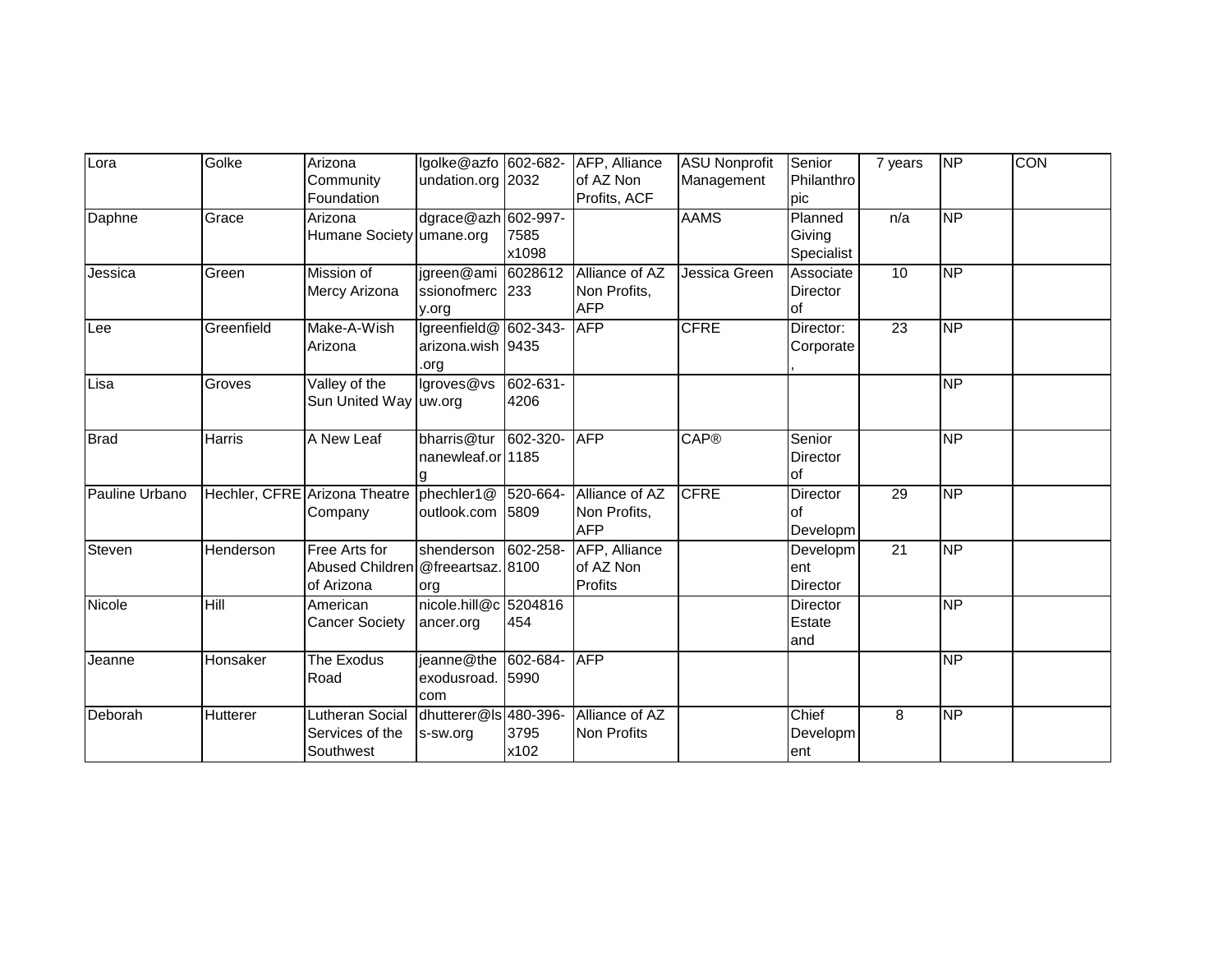| Karen          | Jayne        | Stardust Non-          | kjayne@star 480-695-  |          | AFP, Alliance    | <b>MBA</b>                   | CEO                       | $\overline{30}$ | <b>NP</b> |            |
|----------------|--------------|------------------------|-----------------------|----------|------------------|------------------------------|---------------------------|-----------------|-----------|------------|
|                |              | <b>Profit Building</b> | dustbuilding. 8520    |          | of AZ Non        |                              |                           |                 |           |            |
|                |              | <b>Supplies</b>        | org                   |          | Profits, ONE,    |                              |                           |                 |           |            |
| Diane          | Jezek-Powell | <b>UCP</b> of Central  | djezek-               | 602.943. | <b>AEBI</b>      | <b>CFRE</b>                  | Individual                | $25+$           | <b>NP</b> |            |
|                |              | Arizona                | powell@ucp            | 5472     |                  |                              | Donor                     |                 |           |            |
|                |              |                        | ofcentralaz.o         |          |                  |                              | <b>Relations</b>          |                 |           |            |
| Sierra         | Kamela       | Hacienda               | skamela@h             | 602 243  | <b>ACF</b>       |                              | Director,                 |                 | <b>NP</b> |            |
|                |              | Healthcare             | aciendahealt 4231 ext |          |                  |                              | Marketing                 |                 |           |            |
|                |              |                        | hcare.org             | 176      |                  |                              | and                       |                 |           |            |
| Richard        | Kasper       | Jewish                 | rkasper@jcf           | 480-699- |                  | JD                           | President                 |                 | <b>NP</b> | <b>CON</b> |
|                |              | Community              | phoenix.org           | 1717     |                  |                              | and Chief                 |                 |           |            |
|                |              | Foundation             |                       |          |                  |                              | Executive                 |                 |           |            |
| Alan           | Knobloch     | The Nature             | alan.knobloc 602-322- |          | <b>AEBI, AFP</b> | <b>CFRE</b>                  | $\overline{\mathsf{S}^r}$ |                 | <b>NP</b> |            |
|                |              | Conservancy            | h@tnc.org             | 6993     |                  |                              | Associate                 |                 |           |            |
|                |              |                        |                       |          |                  |                              | <b>Director</b>           |                 |           |            |
| Kimberly       | Kur          | Arizona                | kkur@azfou            | 602-682- | AEBI, ACF,       | J.D.                         | Sr. Vice                  | $\overline{20}$ | <b>NP</b> | <b>CON</b> |
|                |              | Community              | ndation.org           | 2030     | EVEPC,           |                              | President,                |                 |           |            |
|                |              | Foundation             |                       |          | Alliance of AZ   |                              | Planned                   |                 |           |            |
| Charles        | Kurz, II     | Valley                 | seakayii@ao 484-433-  |          | <b>AEBI</b>      | $\overline{\mathsf{Valley}}$ | Past                      |                 | <b>NP</b> |            |
|                |              | Presbyterian           | I.com                 | 3486     |                  | Presbyterian                 | Generosit                 |                 |           |            |
|                |              | Foundation             |                       |          |                  | Church/Valley                | y Team                    |                 |           |            |
| Jared          | Langklide    | Mesa                   | jared.langkli         | 480-461- | <b>AFP</b>       | Mesa                         |                           |                 | <b>NP</b> |            |
|                |              | Community              | de@mesacc 7396        |          |                  | Community                    |                           |                 |           |            |
|                |              | College                | .edu                  |          |                  | College                      |                           |                 |           |            |
| Reginald       | Leach        | Arizona                | rleach@azc            | 480-991- |                  |                              | Treasurer                 | 30              | <b>NP</b> |            |
|                |              | Conference of          | onference.or 6777     |          |                  |                              |                           |                 |           |            |
|                |              | Seventh-day            | g                     |          |                  |                              |                           |                 |           |            |
| Tracy          | Leonard-     | <b>Ryan House</b>      | tleonardwar           | 602-234- | <b>AFP</b>       | MHI, MT-BC                   | Individual                |                 | <b>NP</b> |            |
|                | Warner       |                        | ner@ryanho 6710       |          |                  |                              | Giving                    |                 |           |            |
|                |              |                        | use.org               |          |                  |                              | Officer                   |                 |           |            |
| <b>Kristie</b> | Leshinskie   | Arizona                | kleshinskie           | 6026822  | AFP, ACF         | <b>MPH</b>                   | Senior                    |                 | <b>NP</b> | <b>CON</b> |
|                |              | Community              | @azfoundati 069       |          |                  |                              | Philanthro                |                 |           |            |
|                |              | Foundation             | on.org                |          |                  |                              | pic                       |                 |           |            |
|                |              |                        |                       |          |                  |                              |                           |                 |           |            |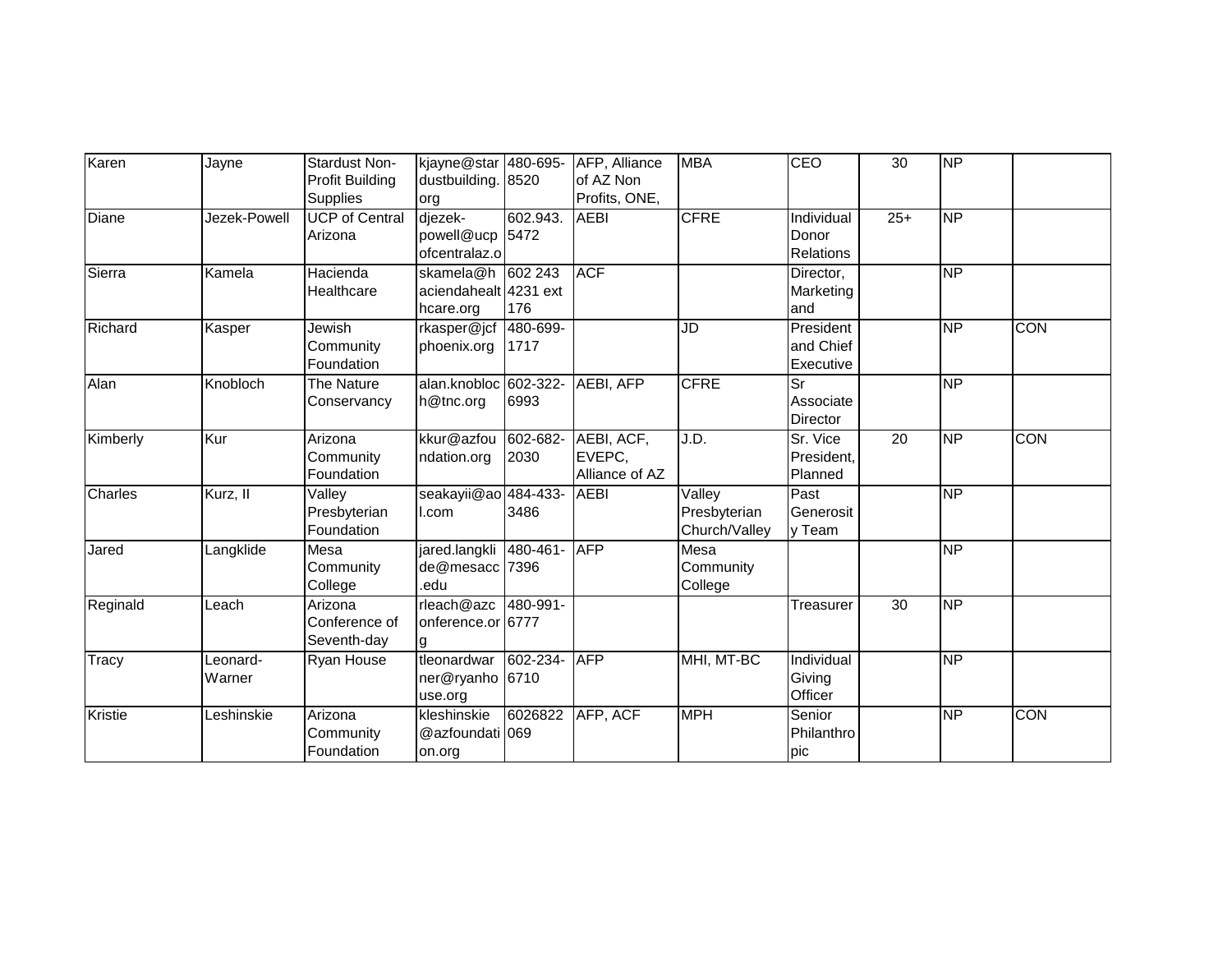| Lewis          | Ira A. Fulton         | sashar.lewis         |                                            |                                                                                                                                                                                                                                                                                              | <b>CFRE</b>                                                                                                                                                                                                    | Associate       |                 | <b>NP</b>       |            |
|----------------|-----------------------|----------------------|--------------------------------------------|----------------------------------------------------------------------------------------------------------------------------------------------------------------------------------------------------------------------------------------------------------------------------------------------|----------------------------------------------------------------------------------------------------------------------------------------------------------------------------------------------------------------|-----------------|-----------------|-----------------|------------|
|                | Schools of            | @asu.edu             | 108                                        |                                                                                                                                                                                                                                                                                              |                                                                                                                                                                                                                | Director        |                 |                 |            |
|                | Engineering,          |                      |                                            |                                                                                                                                                                                                                                                                                              |                                                                                                                                                                                                                | of              |                 |                 |            |
| <b>Melter</b>  | Arizona               | jmelter@azh          |                                            |                                                                                                                                                                                                                                                                                              |                                                                                                                                                                                                                | Planned         | 15              | <b>NP</b>       |            |
|                | <b>Humane Society</b> |                      | 7585                                       |                                                                                                                                                                                                                                                                                              |                                                                                                                                                                                                                | Giving          |                 |                 |            |
|                |                       |                      | X1034                                      |                                                                                                                                                                                                                                                                                              |                                                                                                                                                                                                                | Officer         |                 |                 |            |
| Mihaljevic     | Arizona               | kmihaljevic          |                                            |                                                                                                                                                                                                                                                                                              |                                                                                                                                                                                                                |                 |                 | <b>NP</b>       |            |
|                | Community             |                      |                                            |                                                                                                                                                                                                                                                                                              |                                                                                                                                                                                                                |                 |                 |                 |            |
|                | Foundation            | on.org               |                                            |                                                                                                                                                                                                                                                                                              |                                                                                                                                                                                                                |                 |                 |                 | <b>CON</b> |
| Miladin        | Az Center for         | dmiladin@a           |                                            |                                                                                                                                                                                                                                                                                              | Arizona Center                                                                                                                                                                                                 | <b>Director</b> |                 | $\overline{NP}$ |            |
|                | the Blind &           | cbvi.org             |                                            |                                                                                                                                                                                                                                                                                              | for the Blind                                                                                                                                                                                                  | lof             |                 |                 |            |
|                | Visually              |                      |                                            |                                                                                                                                                                                                                                                                                              | and Visually                                                                                                                                                                                                   | Developm        |                 |                 |            |
| <b>Miller</b>  | <b>HonorHealth</b>    |                      |                                            |                                                                                                                                                                                                                                                                                              |                                                                                                                                                                                                                | Vice            | 30              | <b>NP</b>       |            |
|                | Foundation            |                      |                                            |                                                                                                                                                                                                                                                                                              |                                                                                                                                                                                                                | President,      |                 |                 |            |
|                |                       | om                   |                                            |                                                                                                                                                                                                                                                                                              |                                                                                                                                                                                                                | Major and       |                 |                 |            |
| <b>Nettles</b> | Southwest             |                      |                                            |                                                                                                                                                                                                                                                                                              |                                                                                                                                                                                                                | Developm        |                 | <b>NP</b>       |            |
|                |                       | nm.edu               | 229                                        |                                                                                                                                                                                                                                                                                              |                                                                                                                                                                                                                | ent             |                 |                 |            |
|                | Naturopathic          |                      |                                            |                                                                                                                                                                                                                                                                                              |                                                                                                                                                                                                                | Manager         |                 |                 |            |
| <b>Nunes</b>   | Captacion             |                      |                                            |                                                                                                                                                                                                                                                                                              | Chartered                                                                                                                                                                                                      | Owner           | $26+$           | <b>CON</b>      | <b>NP</b>  |
|                | Fundraising           | .com                 |                                            |                                                                                                                                                                                                                                                                                              | Advisor in                                                                                                                                                                                                     |                 |                 |                 |            |
|                | Consulting            |                      |                                            |                                                                                                                                                                                                                                                                                              | Philanthropy                                                                                                                                                                                                   |                 |                 |                 |            |
| Oberhamer      | A New Leaf            | doberhamer           |                                            |                                                                                                                                                                                                                                                                                              |                                                                                                                                                                                                                | Director        | 13              | $\overline{NP}$ |            |
|                |                       | @turnanewl           |                                            |                                                                                                                                                                                                                                                                                              |                                                                                                                                                                                                                | of Major        |                 |                 |            |
|                |                       | eaf.org              |                                            |                                                                                                                                                                                                                                                                                              |                                                                                                                                                                                                                | Gifts           |                 |                 |            |
| Palmenberg     |                       |                      |                                            |                                                                                                                                                                                                                                                                                              | <b>CFRE</b>                                                                                                                                                                                                    | Consultan       | $\overline{38}$ | <b>CON</b>      | <b>NP</b>  |
|                | Group                 |                      |                                            |                                                                                                                                                                                                                                                                                              |                                                                                                                                                                                                                | t/Develop       |                 |                 |            |
|                |                       |                      |                                            |                                                                                                                                                                                                                                                                                              |                                                                                                                                                                                                                | ment and        |                 |                 |            |
| Parrott        | <b>Desert SW</b>      |                      |                                            |                                                                                                                                                                                                                                                                                              |                                                                                                                                                                                                                | Executive       |                 |                 |            |
|                |                       | org                  |                                            |                                                                                                                                                                                                                                                                                              |                                                                                                                                                                                                                | <b>Director</b> |                 |                 |            |
|                | Methodist             |                      |                                            |                                                                                                                                                                                                                                                                                              |                                                                                                                                                                                                                |                 |                 |                 |            |
| Pearson        | <b>Musical</b>        |                      |                                            |                                                                                                                                                                                                                                                                                              |                                                                                                                                                                                                                | Institution     | $\mathbf 1$     | <b>NP</b>       |            |
|                | Instrument            |                      |                                            |                                                                                                                                                                                                                                                                                              |                                                                                                                                                                                                                | lal             |                 |                 |            |
|                | Museum                | rg                   |                                            |                                                                                                                                                                                                                                                                                              |                                                                                                                                                                                                                | Advance         |                 |                 |            |
|                |                       | College of<br>United | umane.org<br>The Palmenberg<br>palmenbergi | 4803403<br>602-997-<br>602-682-<br>@azfoundati 2054<br>602-273-<br>jan.miller@h 480-882-<br>onorhealth.c 4557<br>k.nettles@sc 4802229<br>geonun@me 206.465.<br>8412<br>4804503<br>028<br>602-503-<br>@gmail.com 9307<br>kim@dsumf. 602-798-<br>8202<br>chayada.pea 4802456<br>rson@mim.ol933 | AEBI, AFP<br><b>AEBI, AFP</b><br><b>ACF</b><br>7411x146<br><b>AFP</b><br>AFP, AEBI,<br>ACF, ONE<br>AFP, ACF,<br><b>ASU Lodestar</b><br><b>AFP</b><br><b>AFP</b><br>Alliance of AZ<br>Non Profits<br><b>AFP</b> |                 |                 | $\overline{31}$ | <b>NP</b>  |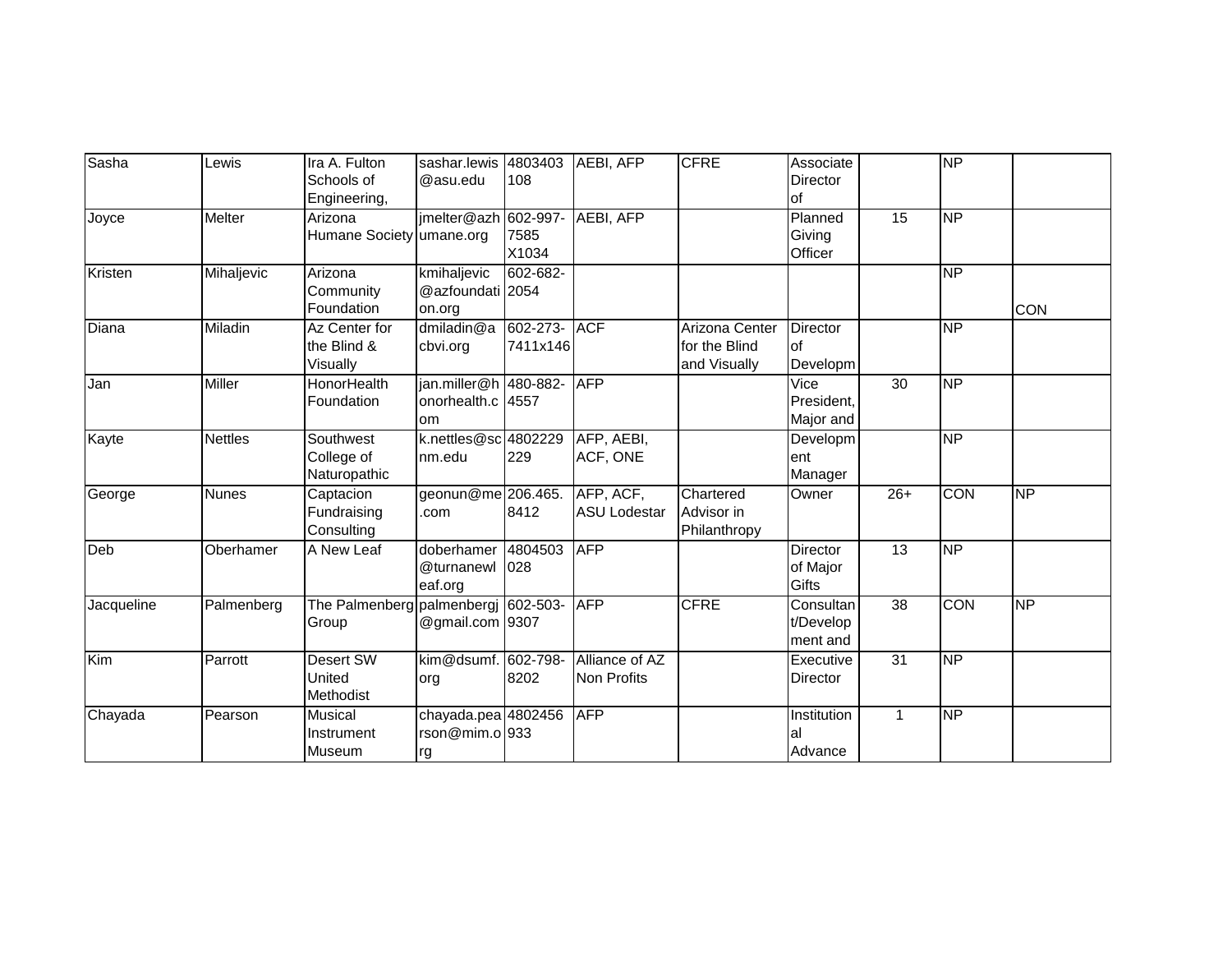| David        | Pederson       | Catholic<br>Community<br>Foundation        | dpederson@ 602-354-<br>ccfphx.org                 | 2404             |                                                    |                      | Sr.<br>Director<br>of Major        | 8               | <b>NP</b>           | <b>CON</b> |
|--------------|----------------|--------------------------------------------|---------------------------------------------------|------------------|----------------------------------------------------|----------------------|------------------------------------|-----------------|---------------------|------------|
| Nicole       | Powers         | Make-A-Wish<br>America                     | npowers@wi 602-792-<br>sh.org                     | 3249             |                                                    |                      | <b>Director</b><br>lof<br>Planned  |                 | NP                  |            |
| Amber        | Ramirez        | <b>Desert Botanical</b><br>Garden          | aramirez@d<br>bg.org                              | 480-941-<br>3507 | AFP, AEBI,<br>ASU Lodestar,<br>Alliance of AZ      | J.D.                 | Program<br>Director,<br>Estate     | 8               | $\overline{\sf NP}$ |            |
| Dennis       | <b>Robbins</b> | Scottsdale<br>Charros                      | Dennis@cha 480-990-<br>rros.com                   | 2977             | <b>ASU Lodestar</b>                                |                      | Executive<br>Director              |                 | $\overline{NP}$     |            |
| Donna        | Rodgers        | St. Vincent de<br>Paul                     | drodgers $@s$<br>vdpaz.org                        | 6022618<br>684   | Alliance of AZ<br><b>Non Profits</b>               |                      | Annual<br>Giving<br>Manager        |                 | <b>NP</b>           |            |
| <b>Holly</b> | Rose           | Don't be a<br>Chump! Check<br>for a Lump!  | hollyrose@c 602-688-<br>heckforalum 5232<br>p.org |                  | Alliance of AZ<br>Non Profits                      | Non-profit           | Founder/<br>CEO                    | $\overline{7}$  | NP                  |            |
| <b>Beth</b>  | Salazar        | SARRC and<br>Salazar<br>Resource           | esalazar23<br>@cox.net                            | 602-574-<br>7845 | Alliance of AZ<br>Non Profits                      | CAP                  | Planned<br>Giving<br>Manager       | 30              | $\overline{NP}$     |            |
| Ruth         | Sanchez        | Hope 4 Kids<br>International               | ruth@h4ki.or 9252863<br>g                         | 660              | Alliance of AZ<br>Non Profits,<br><b>AEBI</b>      |                      | Developm<br>ent<br><b>Director</b> | 10              | $\overline{NP}$     |            |
| Chris        | Sar            | Cascalote: Phila<br>nthropic<br>Consulting | $\overline{\text{c}}$ sartempe@<br>gmail.com      | 480-620-<br>6785 | <b>AEBI, Alliance</b><br>of AZ Non<br>Profits, AFP | <b>CFRE</b>          | Consultan                          | $\overline{21}$ | CON                 | <b>NP</b>  |
| John         | Schachinger    | Arizona<br>Conference of<br>Seventh-day    | pneusong@<br>yahoo.com                            | 480-294-<br>2835 | Other                                              | <b>Trust Officer</b> | Planned<br>Giving &<br>Trust       | 9               | $\overline{NP}$     |            |
| Julianne     | Simendinger    | Valley of the<br>Sun YMCA                  | julianne.sim<br>endinger@v<br>osymca.org          | 602.257.<br>5166 | Alliance of AZ<br>Non Profits                      |                      | Developm<br>ent<br>Director        | $\overline{5}$  | $\overline{NP}$     |            |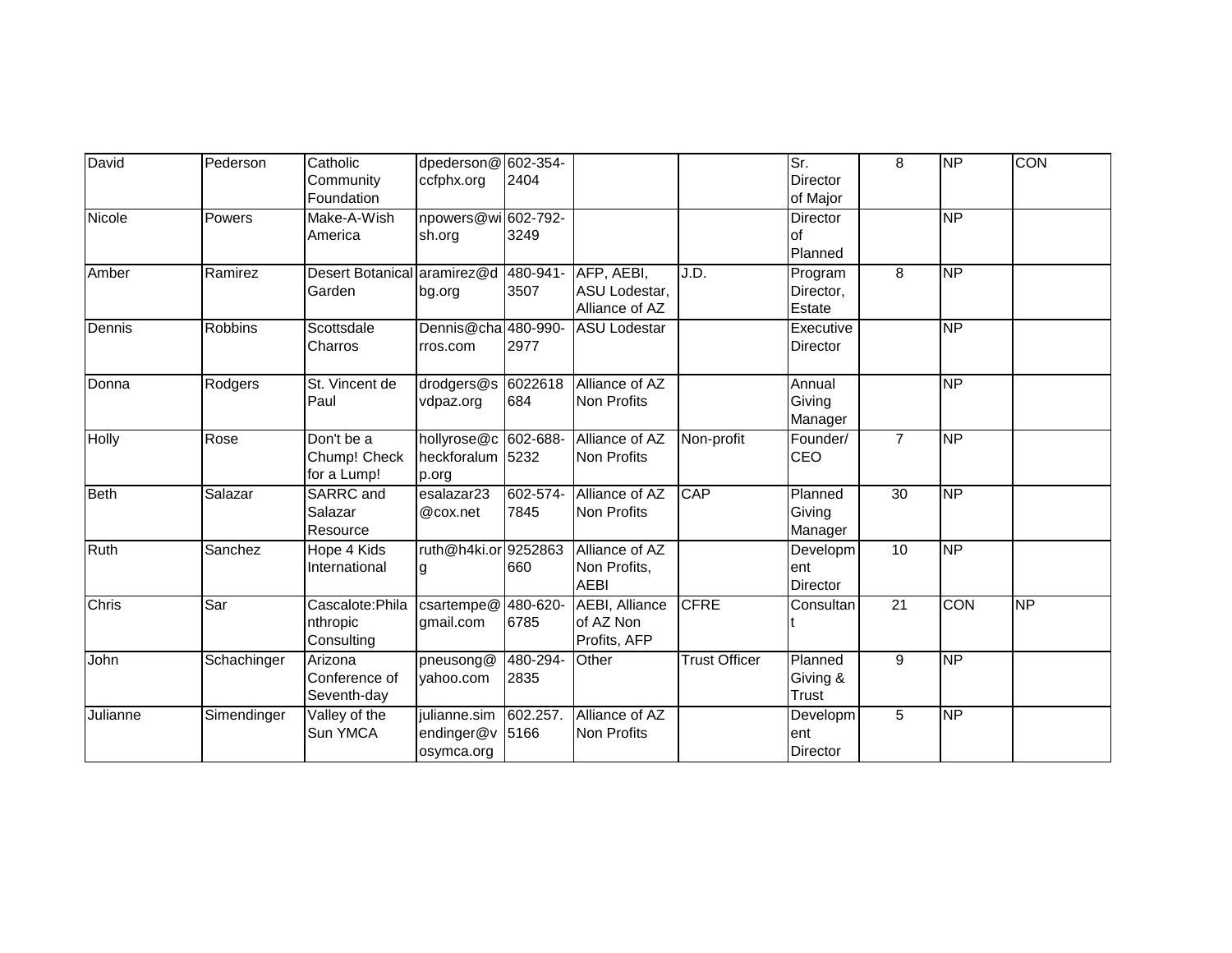| <b>Mark</b>   | Simonson      | Make-A-Wish           | msimonson              | 602-385- | Other          |                       | Manager         |                 | <b>NP</b>           |                 |
|---------------|---------------|-----------------------|------------------------|----------|----------------|-----------------------|-----------------|-----------------|---------------------|-----------------|
|               |               | America               | @wish.org              | 6881     |                |                       | of              |                 |                     |                 |
|               |               |                       |                        |          |                |                       | Planned         |                 |                     |                 |
| Judith        | Smith         | Arizona               | jsmith@azfo 314-484-   |          | <b>AFP</b>     | <b>CFRE</b>           | Director        | 31              | $\overline{\sf NP}$ | CON             |
|               |               | Community             | undation.org 2112      |          |                |                       | <b>of</b>       |                 |                     |                 |
|               |               | Foundation            |                        |          |                |                       | Planned         |                 |                     |                 |
| Elaine        | <b>Starks</b> | Power Paws            | elaine@azp             |          |                |                       |                 |                 | NP                  |                 |
|               |               | Assistance            | owerpaws.or            |          |                |                       |                 |                 |                     |                 |
|               |               | Dogs                  |                        |          |                |                       |                 |                 |                     |                 |
| Margaret      | Stephens-     | VALLEYLIFE            | mreed@vall             | 6023710  | ACF, AEBI,     |                       | Director,       | 17              | $\overline{NP}$     |                 |
|               | Reed          |                       | eylifeaz.org           | 806      | Alliance of AZ |                       | Fund            |                 |                     |                 |
|               |               |                       |                        |          | Non Profits,   |                       | Developm        |                 |                     |                 |
| Kelley        | Tetzlaff      | Boys & Girls          | ktetzlaff@bg           | 480-491- | AFP, AEBI      |                       | Director,       | 20              | NP                  |                 |
|               |               | Club of America       | ca.org                 | 3708     |                |                       | Major &         |                 |                     |                 |
|               |               |                       |                        |          |                |                       | Planned         |                 |                     |                 |
| Marissa       | Theisen       | Win Win               | mtheisen@              | 602-840- | ASU Lodestar,  | Win Win               | Principal       | $\overline{27}$ | <b>CON</b>          | $\overline{NP}$ |
|               |               | Creations             | winwincreati           | 4140     | Other          | Creations             |                 |                 |                     |                 |
|               |               |                       | ons.net                |          |                |                       |                 |                 |                     |                 |
| Rossi         | Todorova      | Phoenix Art           | rossi.todorov 602-257- |          |                |                       | Major and       |                 | $\overline{NP}$     |                 |
|               |               | Museum                | a@phxart.or 2169       |          |                |                       | Planned         |                 |                     |                 |
|               |               |                       |                        |          |                |                       | Giving          |                 |                     |                 |
| Stephanie     | Walsh         | Sojourner             | swalsh@soj 630-536-    |          | <b>AFP</b>     | <b>MBA</b>            | Director        | 19              | $\overline{NP}$     |                 |
|               |               | Center                | ournercenter 4221      |          |                |                       | of Major &      |                 |                     |                 |
|               |               |                       | .org                   |          |                |                       | Planned         |                 |                     |                 |
| Leslie        | Wasem         | Make-A-Wish           | lwasem@wi              | 602-792- |                |                       | Planned         |                 | NP                  |                 |
|               |               | America               | sh.org                 | 3260     |                |                       | Giving          |                 |                     |                 |
|               |               |                       |                        |          |                |                       | Specialist      |                 |                     |                 |
| <b>Bruce</b>  | Weber         | <b>Greater Boards</b> | bruce@grea 480-635-    |          | Alliance of AZ | <b>BoardSource</b>    | President/      | 16              | CON                 | NP              |
|               |               |                       | terboards.co 2428      |          | Non Profits,   | Certified Trainer CEO |                 |                 |                     |                 |
|               |               |                       | m                      |          | ASU Lodestar,  |                       |                 |                 |                     |                 |
| <b>Martin</b> | Wojcik        | American              | mhwojcik@h 312-909-    |          | Other, AFP     | <b>CFRE</b>           | Emeritus        | $\overline{31}$ | $\overline{NP}$     |                 |
|               |               | College of            | otmail.com             | 1935     |                |                       | Executive       |                 |                     |                 |
|               |               | Surgeons              |                        |          |                |                       | <b>Director</b> |                 |                     |                 |